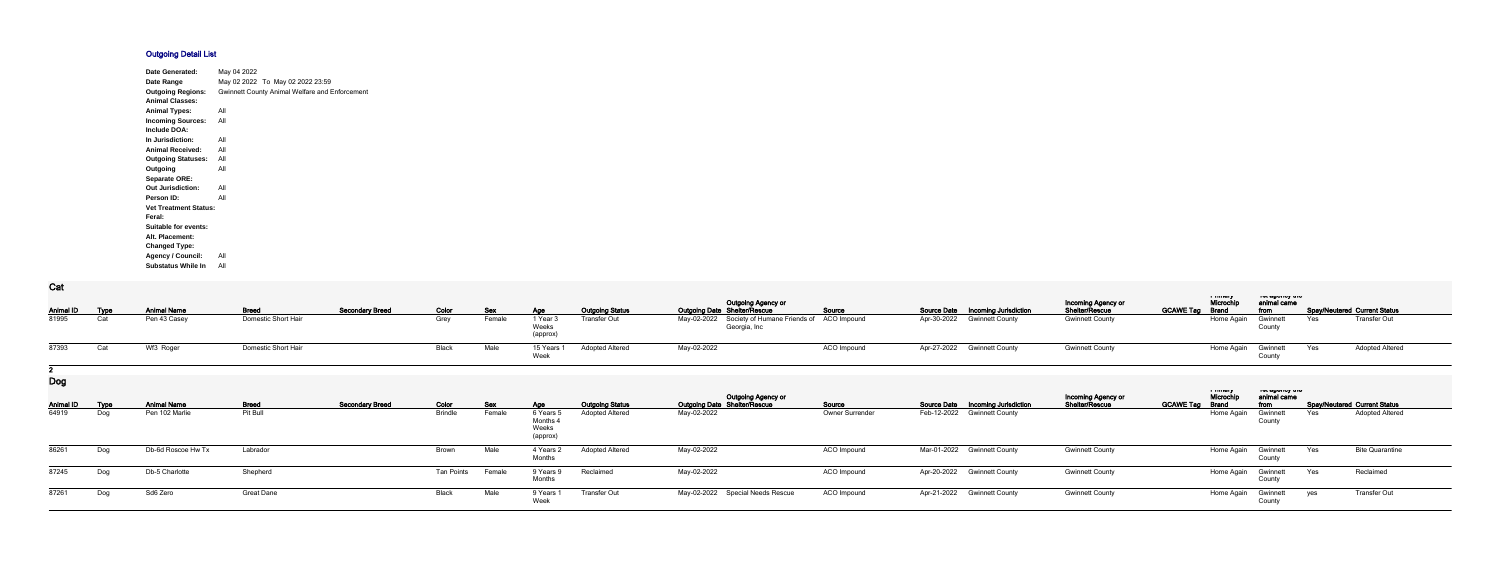| 87276 | Dog | Db-002d Guapo | German Shepherd          | <b>Black</b> | Male   | 5 Years<br>Week             | Reclaimed                     | May-02-2022                                                          | ACO Impound | Apr-21-2022 Gwinnett County | <b>Gwinnett County</b> | Home Again | Gwinnett<br>County | N∩      | Reclaimed               |
|-------|-----|---------------|--------------------------|--------------|--------|-----------------------------|-------------------------------|----------------------------------------------------------------------|-------------|-----------------------------|------------------------|------------|--------------------|---------|-------------------------|
| 87330 | Dog | Pen 109 Remi  | Saint Bernard            | White        | Male   | (approx)                    | 1 Year 1 Week Adopted Altered | May-02-2022                                                          | ACO Impound | Apr-26-2022 Gwinnett County | <b>Gwinnett County</b> | Home Again | Gwinnett<br>County | Yes     | <b>Adopted Altered</b>  |
| 87337 | Dog | Wf-2 Yorkie   | <b>Yorkshire Terrier</b> | Tan          | Female | 10 Years 1<br>Week (approx) | <b>Transfer Out</b>           | May-02-2022 Harlee's Angels, INC                                     | ACO Impound | Apr-26-2022 Gwinnett County | <b>Gwinnett County</b> | Home Again | Gwinnett<br>County | Yes     | Transfer Out            |
| 87345 | Dog | Pen 227 Junie | Chihuahua                | White        | Female | 5 Years                     | <b>Adopted Altered</b>        | May-02-2022                                                          | ACO Impound | Apr-27-2022 Gwinnett County | <b>Gwinnett County</b> | Home Again | Gwinnett<br>County | Yes     | <b>Adopted Altered</b>  |
| 87442 | Dog | Wf-006 Addie  | Terrier                  | Tan          | Female | 2 Years                     | Transfer Out                  | May-02-2022 Society of Humane Friends of ACO Impound<br>Georgia, Inc |             | Apr-28-2022 Gwinnett County | <b>Gwinnett County</b> | Home Again | Gwinnett<br>County | No      | <b>Transfer Out</b>     |
| 87470 | Dog | Pen 174 Betty | Boxer                    | Black        | Female | 12 Years<br>(approx)        | <b>Unassisted Death</b>       | May-02-2022 Gwinnett County                                          | ACO Impound | Apr-29-2022 Gwinnett County | <b>Gwinnett County</b> | Home Again | Gwinnett<br>County | Unknown | <b>Unassisted Death</b> |
| 87485 | Dog | Sd-12 Artist  | American Pit Bull        | Brown        | Male   | 5 Years                     | Reclaimed                     | May-02-2022                                                          | ACO Impound | Apr-30-2022 Gwinnett County | <b>Gwinnett County</b> | Home Again | Gwinnett<br>County | Unknown | Reclaimed               |
| 87499 | Dog | Pen 222       | Poodle Toy               | White        | Female | 9 Years                     | Reclaimed                     | May-02-2022                                                          | ACO Impound | May-01-2022 Gwinnett County | <b>Gwinnett County</b> | Home Again | Gwinnett<br>County | No      | Reclaimed               |

**12**

**Kitten**

| _________        |             |                    |                     |                        |                    |            |         |                        |                                                                  |                    |                                          |                                      | i muqiy                            | ו סג טאַ וויט אַ ט  |      |                                     |
|------------------|-------------|--------------------|---------------------|------------------------|--------------------|------------|---------|------------------------|------------------------------------------------------------------|--------------------|------------------------------------------|--------------------------------------|------------------------------------|---------------------|------|-------------------------------------|
| <b>Animal ID</b> | <b>Type</b> | <b>Animal Name</b> | <b>Breed</b>        | <b>Secondary Breed</b> | Color              | <b>Sex</b> | Age     | <b>Outgoing Status</b> | <b>Outgoing Agency or</b><br><b>Outgoing Date Shelter/Rescue</b> | <b>Source</b>      | <b>Source Date Incoming Jurisdiction</b> | Incoming Agency or<br>Shelter/Rescue | Microchi<br><b>GCAWE Tag Brand</b> | animal came<br>from |      | <b>Spay/Neutered Current Status</b> |
| 87521            | Kitten      |                    | Domestic Short Hair |                        | Grey Tabby Male    |            | 3 Weeks | <b>Transfer Out</b>    | May-02-2022 Cat Rangers Rescue                                   | ACO Impound        | May-02-2022 Gwinnett County              | <b>Gwinnett County</b>               |                                    | Gwinnett<br>County  | No.  | <b>Transfer Out</b>                 |
| 87522            | Kitten      |                    | Domestic Short Hair |                        | Brown Tabby Female |            | 3 Weeks | Transfer Out           | May-02-2022 Cat Rangers Rescue                                   | <b>ACO Impound</b> | May-02-2022 Gwinnett County              | <b>Gwinnett County</b>               |                                    | Gwinnett<br>County  | - No | <b>Transfer Out</b>                 |
| 87523            | Kitten      |                    | Domestic Short Hair |                        | Brown Tabby Male   |            | 3 Weeks | <b>Transfer Out</b>    | May-02-2022 Cat Rangers Rescue                                   | <b>ACO</b> Impound | May-02-2022 Gwinnett County              | <b>Gwinnett County</b>               |                                    | Gwinnett<br>County  | No.  | <b>Transfer Out</b>                 |
| 87524            | Kitten      |                    | Domestic Short Hair |                        | Brown Tabby Female |            | 3 Weeks | <b>Transfer Out</b>    | May-02-2022 Cat Rangers Rescue                                   | ACO Impound        | May-02-2022 Gwinnett County              | <b>Gwinnett County</b>               |                                    | Gwinnett<br>County  | No.  | Transfer Out                        |

**4**

**Puppy**

| $\mathbf{r}$ $\mathbf{r}$ $\mathbf{r}$ |             |                    |              |                        |       |         |                          |                        |                                                                      |                    |                                   |                                             |                                                         |                                            |         |                                     |
|----------------------------------------|-------------|--------------------|--------------|------------------------|-------|---------|--------------------------|------------------------|----------------------------------------------------------------------|--------------------|-----------------------------------|---------------------------------------------|---------------------------------------------------------|--------------------------------------------|---------|-------------------------------------|
| <b>Animal ID</b>                       | <b>Type</b> | <b>Animal Name</b> | <b>Breed</b> | <b>Secondary Breed</b> | Color | Sex     | Age                      | <b>Outgoing Status</b> | <b>Outgoing Agency or</b><br><b>Outgoing Date Shelter/Rescue</b>     | Source             | Source Date Incoming Jurisdiction | Incoming Agency or<br><b>Shelter/Rescue</b> | i muury<br>Microchi<br><b>GCAWE Tag</b><br><b>Brand</b> | ו סג טאַ וויט פו זי<br>animal came<br>from |         | <b>Spay/Neutered Current Status</b> |
| 87275                                  | Puppy       | N D 02 Lady        | Cane Corso   |                        | Black | Female  | 5 Months<br><b>vveek</b> | Reclaimed              | May-02-2022                                                          | <b>ACO</b> Impound | Apr-21-2022 Gwinnett County       | <b>Gwinnett County</b>                      |                                                         | Home Again<br>Gwinnett<br>Count            | Unknown | Protective Custody/Hold             |
| 87500                                  | Puppy       | Wf-006             | Terrier      |                        | Brown | Unknown |                          | <b>Transfer Out</b>    | May-02-2022 Society of Humane Friends of ACO Impound<br>Georgia, Inc |                    | May-01-2022 Gwinnett County       | <b>Gwinnett County</b>                      |                                                         | Gwinnett<br>County                         | No l    | Transfer Out                        |
| 87501                                  | Puppy       | Wf-006             | Terrier      |                        | Brown | Unknown |                          | Transfer Out           | May-02-2022 Society of Humane Friends of ACO Impound<br>Georgia, Inc |                    | May-01-2022 Gwinnett County       | <b>Gwinnett County</b>                      |                                                         | Gwinnett<br>County                         | No .    | Transfer Out                        |
| 87502                                  | Puppy       | Wf-006             | Terrier      |                        | Brown | Unknown |                          | <b>Transfer Out</b>    | May-02-2022 Society of Humane Friends of ACO Impound<br>Georgia, Inc |                    | May-01-2022 Gwinnett County       | <b>Gwinnett County</b>                      |                                                         | Gwinnett<br>County                         | No l    | Transfer Out                        |
| 87503                                  | Puppy       | Wf-006             | Terrier      |                        | Brown | Unknown |                          | Transfer Out           | May-02-2022 Society of Humane Friends of ACO Impound<br>Georgia, Inc |                    | May-01-2022 Gwinnett County       | <b>Gwinnett County</b>                      |                                                         | Gwinnett<br>County                         | No      | Transfer Out                        |